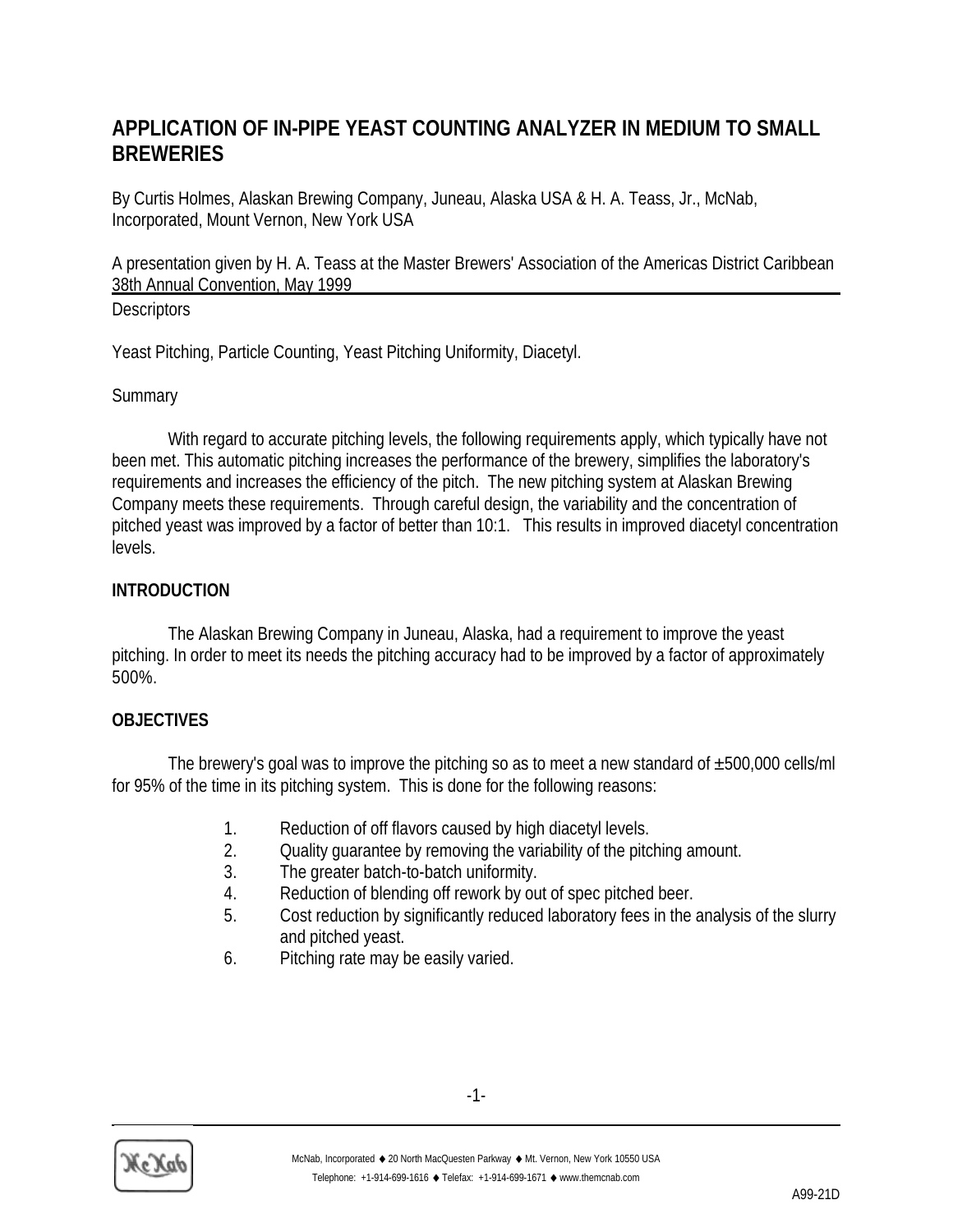### **REQUIREMENTS AND PRECONDITIONS**

Alaskan Brewing Company had several concerns. The pitching SKID must be, of course, completely sanitary, and introduction of contaminants must be avoided (open handling of yeast slurry). The floor space required by the SKID must be minimal. In no way must this SKID introduce an additional burden into the brewery by requiring extra operational personnel's attention or by an increase in time delay in the fermentation process. No production interruption by the SKID installation into the brewery could be allowed.

In order to meet these requirements, the conventional method of pitching was deemed not adequate to meet new requirements. With the conventional volumetric flow or by the yeast concentration level change in the tank, pitching adjustment was made by the laboratory dilution factor (in measurement of cell concentration and calculations). This subsequent adjustment by laboratory measurements was inexact and too costly.

It was noted that the yeast measurement by particle counter will give lower instantaneous cell values. The brewery had in place a yeast slurry delivery pump and it was run based on the time required to deliver a certain amount of gallons carrying a certain amount of cells/ml. In practice the laboratory would go measure the cells/ml in the slurry, calculations were made of how many gallons it would take to meet target, that was converted to in-pump operating time and the pump was started, yeast was delivered into the wort stream, and then into the fermenter.

## **PARTICLE COUNTING**

In place of the laboratory yeast slurry (hand counting with a hemocytometer), a HSA4 was installed in the yeast pipe that would read 0 - 2 billion cells/ml total cell (or alternatively, live cell summary, Figure 1 - HSA4 v Hemocytometer). Likewise, in order to improve the pitching, a flowmeter was installed. On command, the pump would be turned on, the total number of cells being delivered to the wort stream would be counted "on the fly" and tallied (See Figure 2) and, when the predetermined delivery had been accomplished, the pump would automatically be turned off (slurry delivery can be independently adjusted to match wort flow). You can see by the illustration how this is accomplished (see attached Fig. 3-Yeast Process Skid). Yeast comes in the left hand side and passes through a hose into the SKID, its volume is measured, its concentration is measured and, with a computer, totalized. Then, using the yeast slurry pump, it is moved forward into the wort line and then into the fermenter.

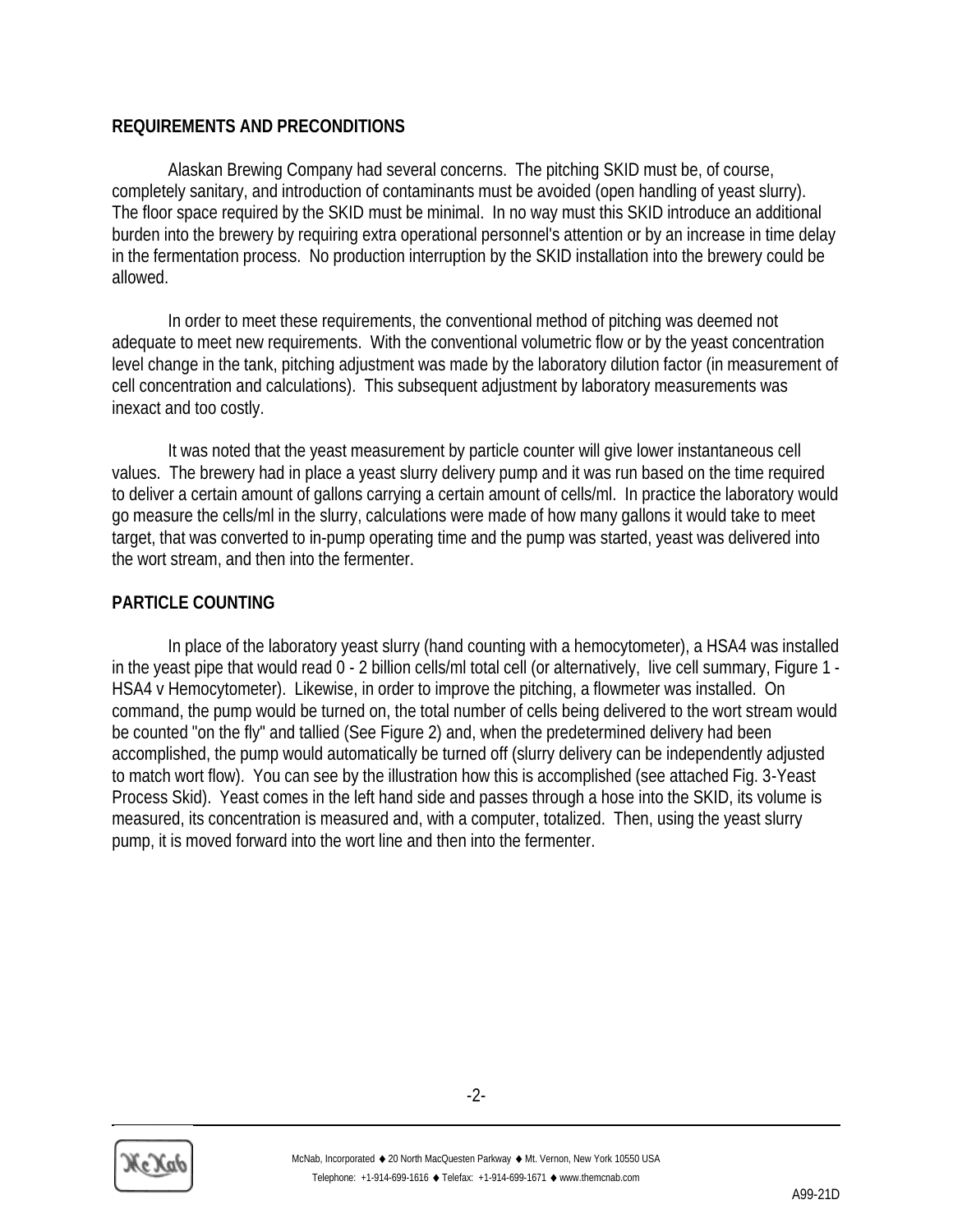For those yeast systems incorporating load cells on slurry tanks, the SKID could have the same effect. With additional processing, weight information could be used from the load cells' signal (in lieu of flow) in order to determine the volume delivered. Thus cell concentration can be determined. Either method (tank or flow meter) would arrive at the same improved result.

### **INSTALLATION**

The unit was first installed in January 1999 (see photograph of the SKID in operation) and, as of the end of April, the new system has met its requirements for the new demands for yeast target accuracy (See Figure 4). In other discussions it is suggested that the laboratory practice of measuring the cells and dilution is a more difficult one than first imagined. This difficult laboratory task occurs in a production environment, where there is more work than time available.

#### **RESULTS**

Immediately upon hook-up, the brewery fully met its objectives. The variability of the pitch was immediately reduced (see Figure 4-Yeast Pitching Rates). Laboratory analysis was continued in parallel with the automatic analysis for verification only. We have now come to believe that the cell counter provides a more accurate count than the hemocytometer method. The results are as follows:

(A) Diacetyl levels were bought into a lower constant level and, with this technique and other operations, a reduction to new acceptable levels of diacetyl was accomplished.

(B) There was a significant improvement, in some cases as much as 12 to 1, of the variability in the pitching amount.

(C) Therefore, the next goal of having the batch-to-batch uniformity was accomplished. Pitching target rates could be adjusted to suit the specific needs as necessary.

(D) There was a reduction in the rework effort to blend off in these off specification situations which would follow from "C" above.

(E) Cost of production in laboratory hours was reduced from approximately 6 hours per week down to 1/10th of original (limited to occasionally verifying the Skid pitching rates by hand); so that, in effect, the production cost decreased as pitching did not consume the laboratory time (to set up pitching parameters).

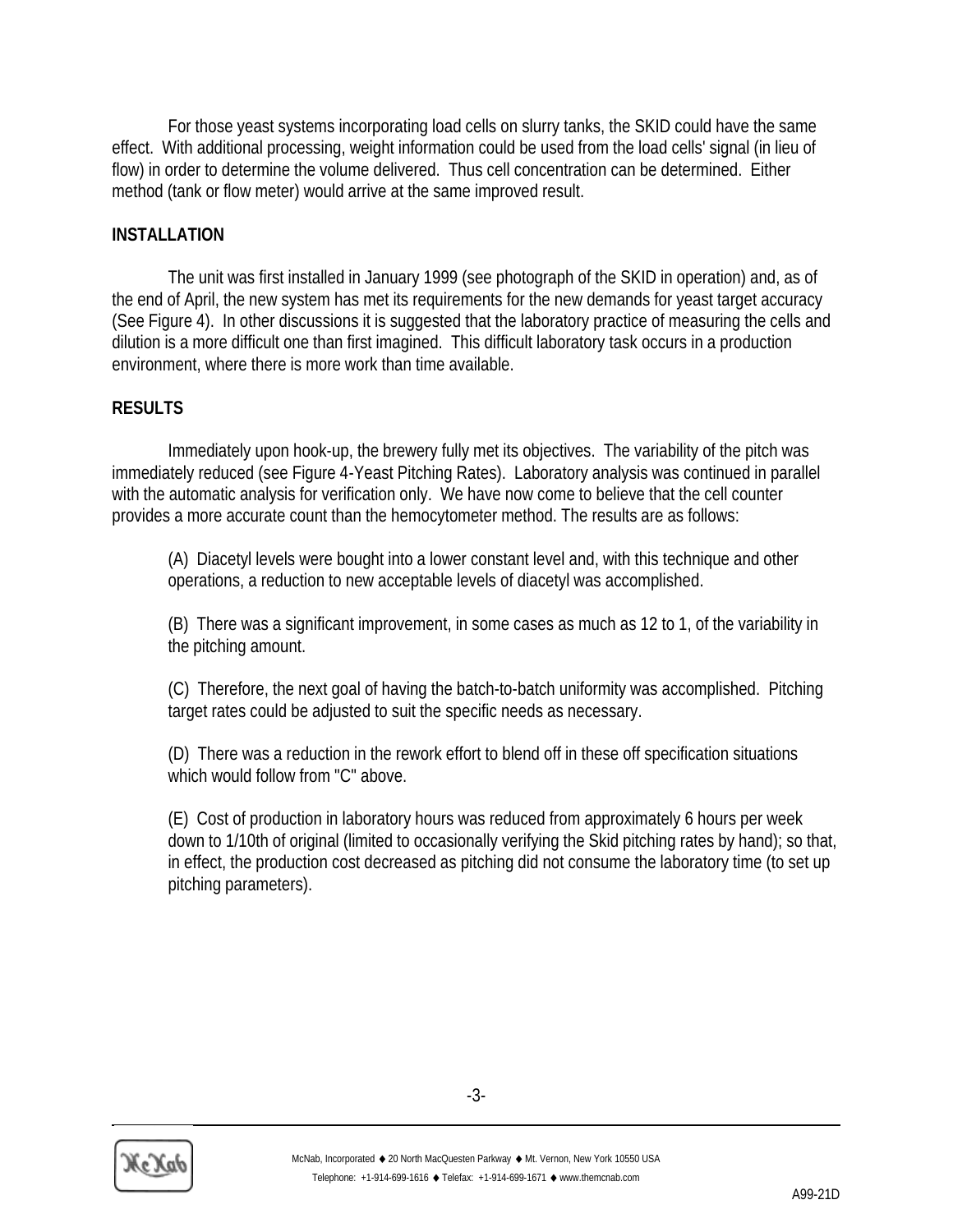(F) What was not apparent [but resulted because of prior wet testing done at McNab on the system (e.g., checkout and commissioning done at McNab)], was that there was no welding, no complex installation (the installation of the Skid was ultra simple as it is not mounted in wort line and entails just hooking up hoses), resulting in no start up interruption in the operation of the brewery. The result of this design has been a continuous flow of beer and the pitching rate is now under control.

#### **CONCLUSION:**

This project demonstrates that a small to large size brewery can more accurately pitch its yeast to very high standard. It is a cost effective method in accomplishing pitching and that it, in effect, eliminated the uncertain and time-consuming laboratory analysis of manually counting yeast cells . This resulted in high quality beer.

#### **BIBLIOGRAPHY:**

Broderick, Harold M., THE PRACTICAL BREWER, Master Brewers Association of the Americas, 1977

Teass, H.A., Byrnes, J., Valentine, A., "Correlation of Yeast Measurements Between Hemocytometer, Spin-Down and Coulter Counter Laboratory Analysis And In-Line Measurements With The McNab Cell Counter," McNab, Incorporated, Mount Vernon, New York, 1998

Kunze, Wolfgang, TECHNOLOGY BREWING AND MALTING, VLB Berlin, Germany, 1996

Pollock, J. R. A., BREWING SCIENCE (Volume 3), Food Science and Technology, Academic Press Inc. (London) Ltd., 1987

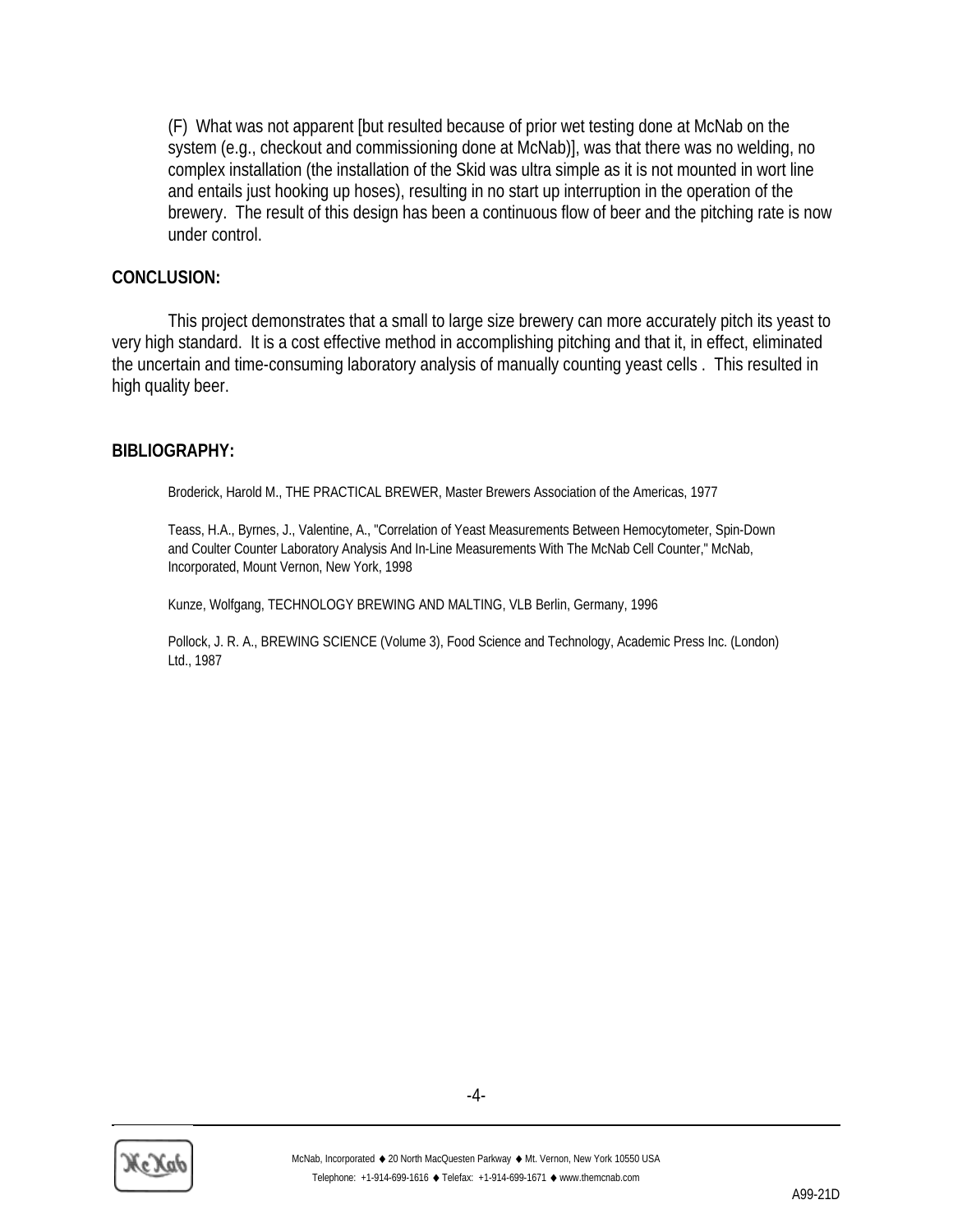# **QUESTIONS:**

Following are questions posed to Mr. Teass after his presentation:

- 1) Q: What about the cleaning? Is it included?
	- A: The system may be thought of as a twenty foot stainless steel tube and as such it's easy to clean; likewise, the sensors for the flow meter as well as for the optical cell counter. Sensors are CIP proof and, for that matter, steam proofed. So, fundamentally, the techniques used to sanitize the slurry feed pump are appropriate to the SKID. See:
		- [1] "Hygienic equipment design criteria"
		- [2] "Hygienic pipe couplings," TRENDS IN FOOD SCIENCE & **TECHNOLOGY**
- 2) Q: Micro control to avoid contamination?
	- A: Crevices and the like are to follow strict sanitary requirements, avoiding o-rings and to include FDA gaskets and food finished stainless steel.
- 3) Q: Viscosity vs. Cells counts (cells/ml)?
	- A: Viscosity is not an optical quality (cell counting). Instruments used here are optically based so that viscosity does not act as an interference to cell counting. Other non-optical systems do have viscosity as an interference and make the performance less than what is desired.
- 4) Q: Please give a name or reference of breweries that are using the system?
	- A: As mentioned in the paper, Alaskan Brewing Company is a happy user of the SKID system.
- 5) Q: What is a small brewery? The maximum output is?
	- A: When you think about small breweries you think about the yeast slurry line being 1" or 1.5" or 2". That would define the size of the brewery and the maximum output.



-5-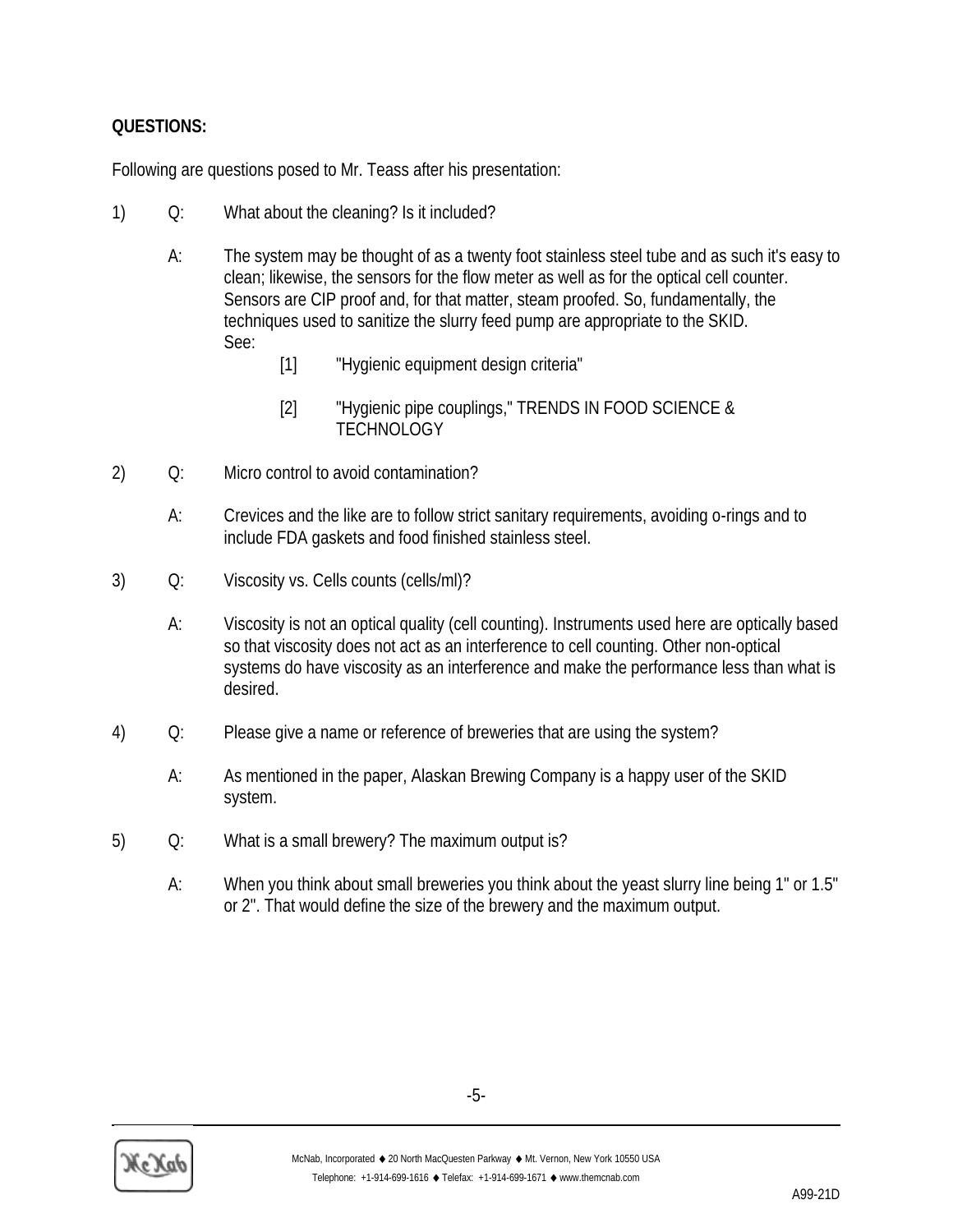- 6) Q: Comment on live and dead cells.
	- A: Total cells are measured optically. Live cells are measured by a capacitance meter. As the total of cells and live cells often vary close one to another and track well with one another, a percentage factor can be cranked into the total cell system to give a good live cell value, particularly considering the fact that methylene blue (that technique used to assign a percentage of live cells and total cells) has questionable accuracy. See "The Use of Methylene Violet Staining Procedures To Determine Yeast Viability and Vitality," by Katherine A. Smart, Oxford Brookes University. The vitality issue may be more important in top fermenting yeast with the difficulty of separation of dead from live than from bottom fermenting. In any case, if the brewer records indicate that the percentage of live cells varies substantially, they ought to consider incorporating a live cell counter.
- 7) Q: Measuring particle size (count) on dark product.
	- A: The particle size for yeast is considered about five micron and protein 1/10 of that. In-line particle size analyzers are successful when the concentrations (either large or small particles) are very light and thin. So in a case such as Guinness Stout, with both high color and with high particle levels, conventional wisdom has it that particle sizing cannot be determined without independent dilution down to an appropriate level for the instrument. This may be done on line via an in-pipe sensor.



-6-